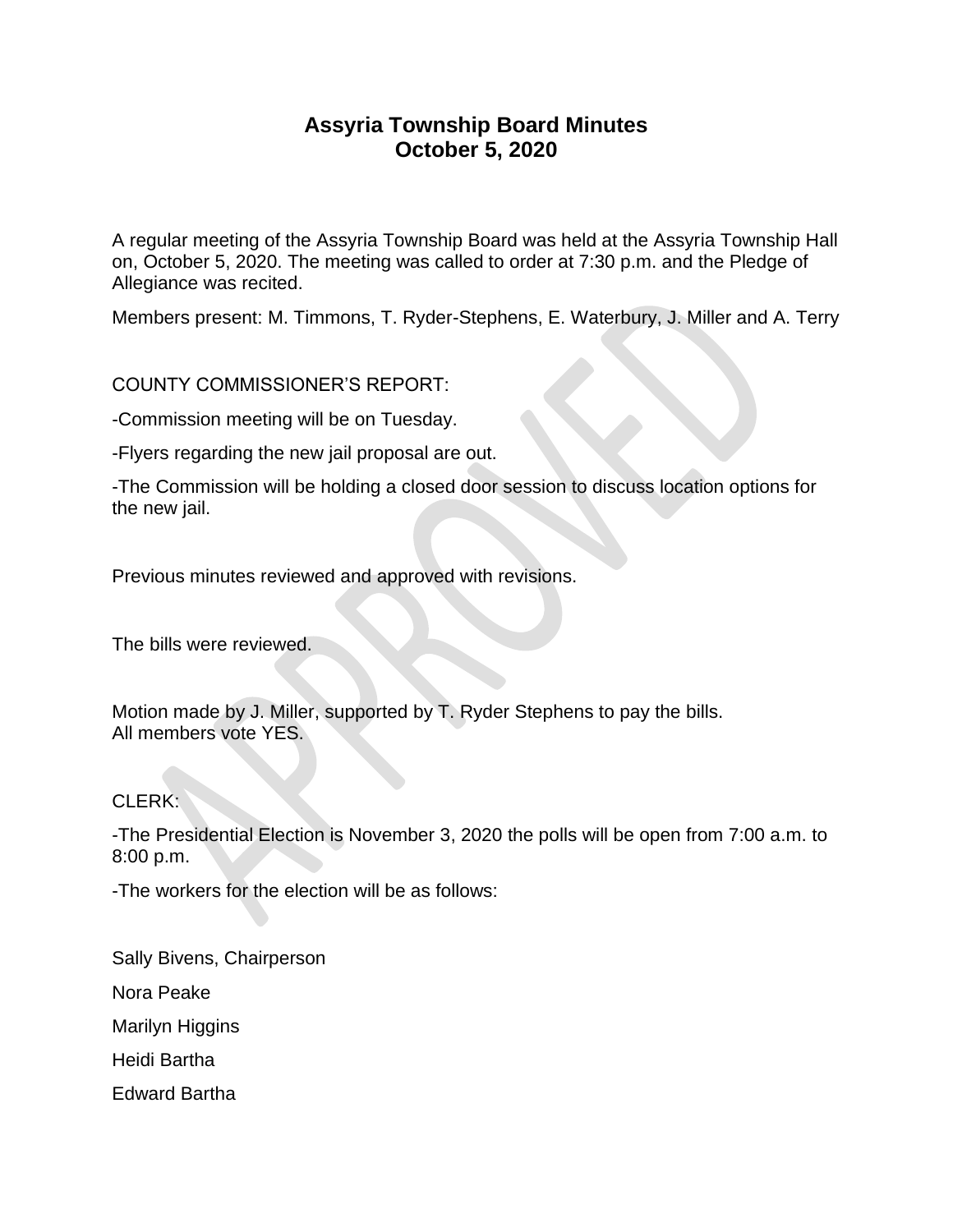Susan Elkins Debbie LaMere Jeanette Tomlin Jennifer Carl

-The Township Hall will be open from 10:00 a .m. to 6:00 p.m. on Saturday October 31, and Monday, November 2, 2020 for the Township residents to vote, register to vote and turn in their absentee ballots.

-The Township received the highest rating on the 2019 to 2020 audit.

- The CPA, Lauri Tamez, and Ross Sprague of Walker, Fluke and Sheldon have suggested the Township go back to detailed expenses in each category.

-It was also suggested the Township no longer handle the BOR as employees and no longer take taxes from their pay checks.

Motion made by Mike Timmons, supported by A Terry, effective January 1, 2020 to no longer deduct taxes from their checks.0020

All member vote YES

Motion made by A. Terry, supported by M. Timmons to move \$2,000.00 form account 676-000, Reimbursements to account 215-703, Deputy Clerk and to move \$682.05 from account 676-000, Reimbursements to account 262-702, Election Salary & Wages.

All members vote YES

TREASURER:

-Drop box is working very well.

-The Treasurer's Deputy has started working with her.

-Supervisor provided the Treasurer with information on a secure outside mail box to replace the existing P.O. Box system which, in the long run is more costly. He suggested the next Township administration ask the Post Office if it can be placed in the parking lot.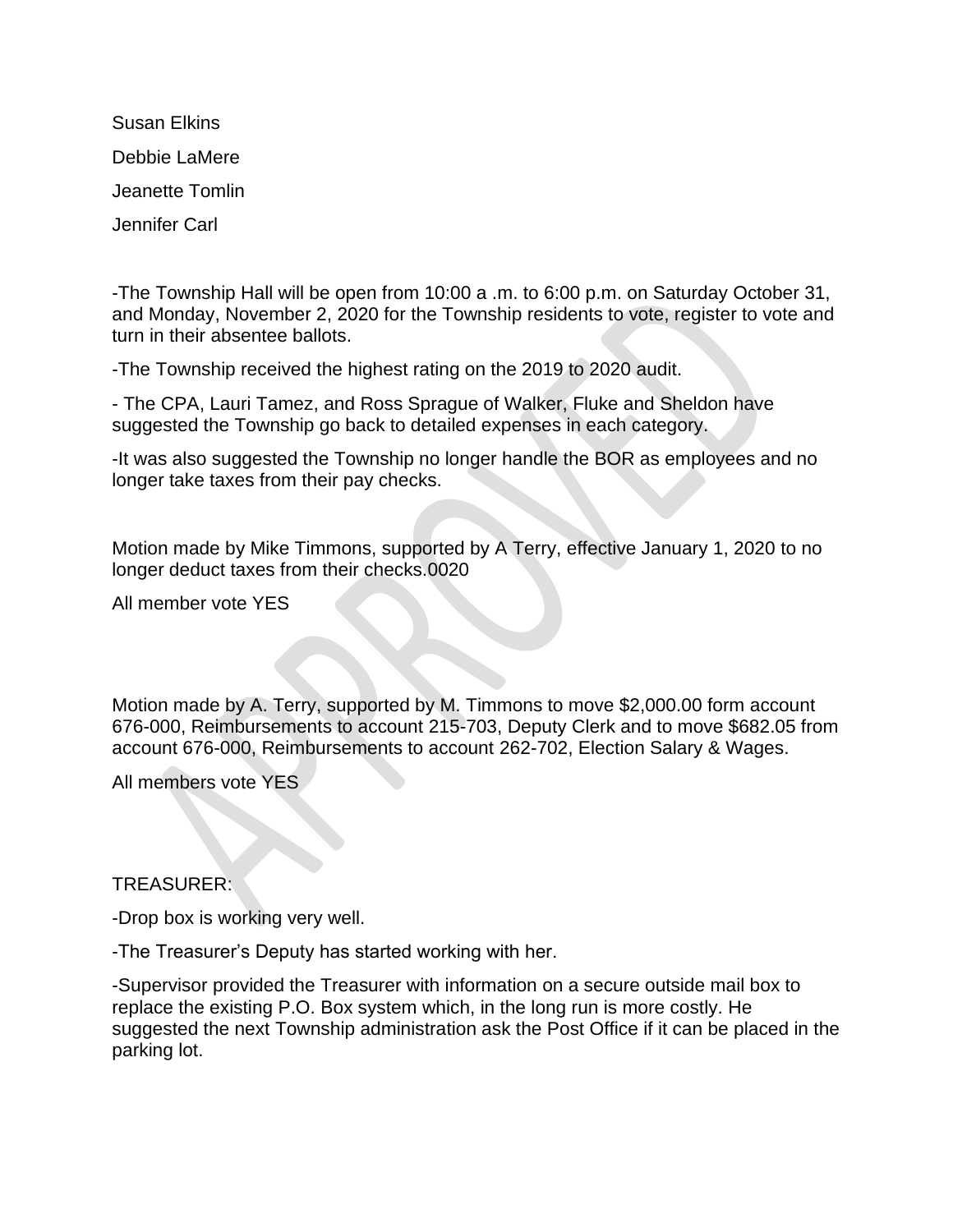TRUSTEE: J. Miller

-The main entry ceiling work is complete and looks very nice.

-Material has been ordered to build a covering over the front steps and walkway.

-An old map of Checker cemetery was located.

## ASSESSOR:

-Township Canvassing is done.

-BOR will be December 15, 2020 to correct errors of facts.

### SUPERVISOR:

-Fahey, Schultz, Burzych, Rhodes did not have any representation at the meeting. It would be best to wait until after the election to invite them again.

Motion made by M. Timmons, supported by J. Miller to sign the latest Easement agreement configuration with consumers Power Company,

All members vote YES.

Public Comment:

-Hastings School Superintendent Dan Remenape, introduced himself to the Board.

-A resident expressed concern that they thought the minutes should reflect the fact that one of the reasons the Board opted out of the Cannabis laws, was a majority of the Assyria residents voted against opting in. The Supervisor said the subject will be addressed at the November meeting.

-Another resident castigated the Supervisor for explaining to the Clerk why she should vote for rather than against the Township having a policy & procedures manual addressing such things as sexual harassment, accident reporting and Financial Administration.

New Business: None

Old Business: None

Meeting adjourned at 8:55 p.m.